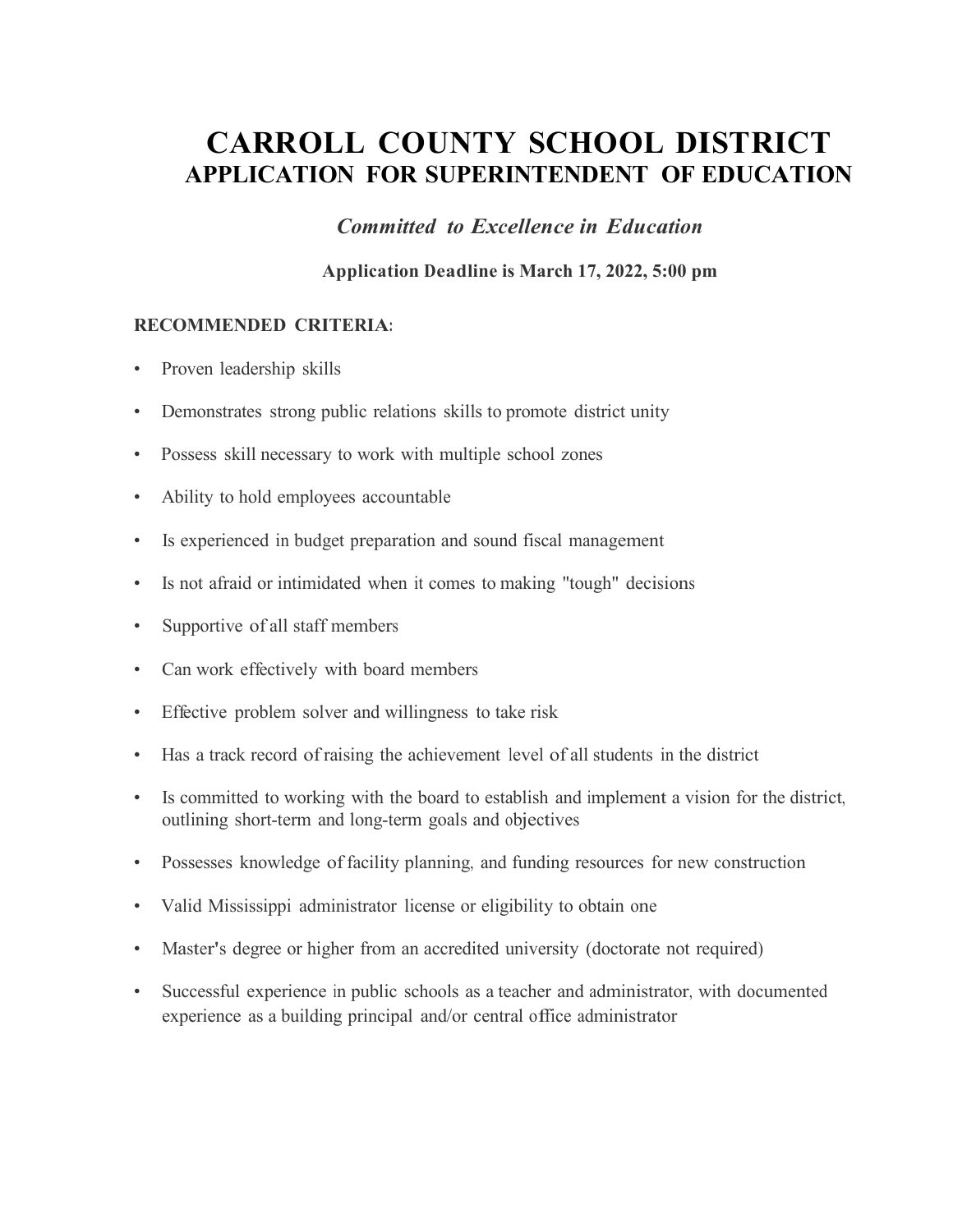# **CARROLL COUNTY SCHOOL DISTRICT APPLICATION FOR SUPERINTENDENT OF EDUCATION**

#### **APPLICATION INSTRUCTIONS:**

To be considered an official applicant for Superintendent of Education for the Carroll County School District, the following must be completed:

- 1. APPLICATION FORM Completed, dated, and signed.
- 2. RESUME' Resume must contain complete work and educational histories.
- 3. VISION/GOALS/STRATEGIES for the Carroll County School District This must be no more than a one-page document.
- 4. TRANSCRIPTS Include all college and/or university work.
- 5. RECOMMENDATIONS At least three (3) letters of recommendations received from those listed on the application. Unless otherwise directed in writing, these recommendations are confidential and the applicant waives the right of review.
- 6. INTERVIEWS After the above information has been evaluated, the applicants who receive the highest rating will be invited for personal interviews.
- 7. CONTACT Depending on the number of applications received and also time and fiscal constraints, you may not be contacted unless you are invited for an interview. Your understanding will be appreciated.
- 8. IF SELECTED for EMPLOYMENT, you must furnish the Carroll County School District with verification of prior experience, if applicable. You will be subject to a background check mandated by Mississippi law.

Your application is greatly appreciated.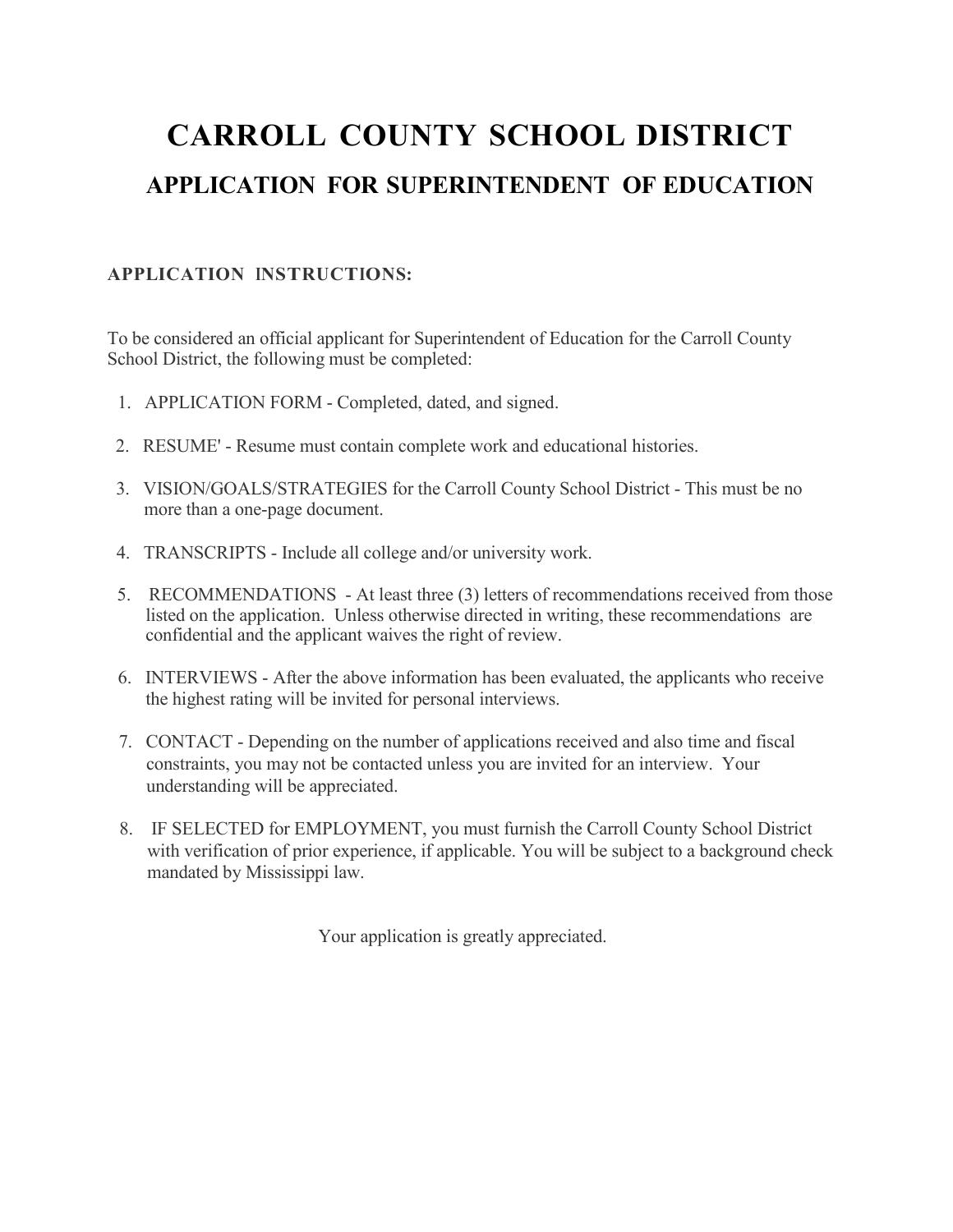### **CARROLL COUNTY SCHOOL DISTRICT APPLICATION FOR SUPERINTENDENT OF EDUCATION**

#### **SCREENING PROCESS FOR SELECTION OF SUPERINTENDENT:**

#### I. PLACE APPLICATION ON FILE

A. Place application on file with Carroll County School District

Lori M. Bell CCSD Board Attorney PO Box 623 Carrollton, MS 38917 (662) 237-1117

- B. Mail the following to above address:
	- 1. Complete Application (completed and signed)
	- 2. Resume
	- 3. Vision/Goals/Strategies Document
	- 4. Transcripts of all college/university work received
	- 5. Recommendations
	- 6. Copy of Mississippi School Administrator License
- C. Present or former employees must complete the same process of employment that is required of all other candidates.

#### II. EVALUATION OF APPLICANTS BY CARROLL COUNTY BOARD OF EDUCATION

- A. A representative(s) will evaluate complete packets.
- B. Based upon the credentials mentioned above, candidates will be scheduled for screening interviews.

#### III. INTERVIEW WITH CARROLL COUNTY BOARD OF EDUCATION

A. Selected applicants will be contacted with instructions to interview with the Board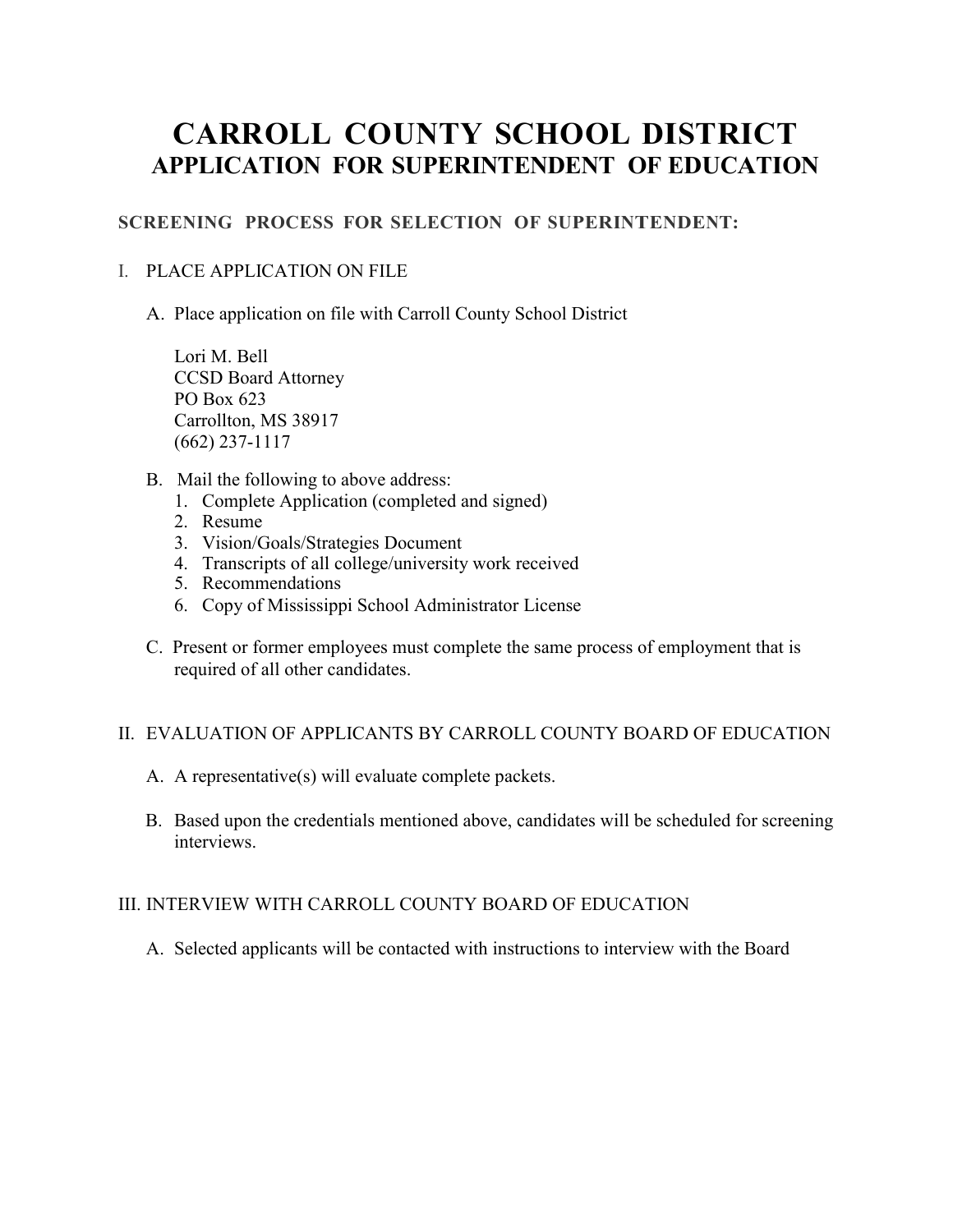## **CARROLL COUNTY SCHOOL DISTRICT APPLICATION FOR SUPERINTENDENT OF EDUCATION**

| Name: Last                      |                  |        |        |                  |
|---------------------------------|------------------|--------|--------|------------------|
|                                 | First            |        | Middle |                  |
| Present Address:                |                  |        |        |                  |
| Street                          |                  | City   | State  | Zip              |
|                                 |                  | Email: |        |                  |
| <b>Permanent Address:</b>       |                  |        |        |                  |
| Street                          |                  | City   | State  | $\overline{Zip}$ |
|                                 |                  |        |        |                  |
| Mississippi Certificate Number: |                  | Class: |        |                  |
|                                 | Expiration Date: |        |        |                  |

List names of four employment references, including principals, supervisors, and superintendents (past or present). Please give correct addresses and telephone numbers. Please complete with legible and complete information.

| Name | Address | Position | Telephone Number |
|------|---------|----------|------------------|
|      |         |          |                  |
|      |         |          |                  |
|      |         |          |                  |
|      |         |          |                  |
|      |         |          |                  |
|      |         |          |                  |
|      |         |          |                  |
|      |         |          |                  |
|      |         |          |                  |
|      |         |          |                  |
|      |         |          |                  |
|      |         |          |                  |
|      |         |          |                  |
|      |         |          |                  |
|      |         |          |                  |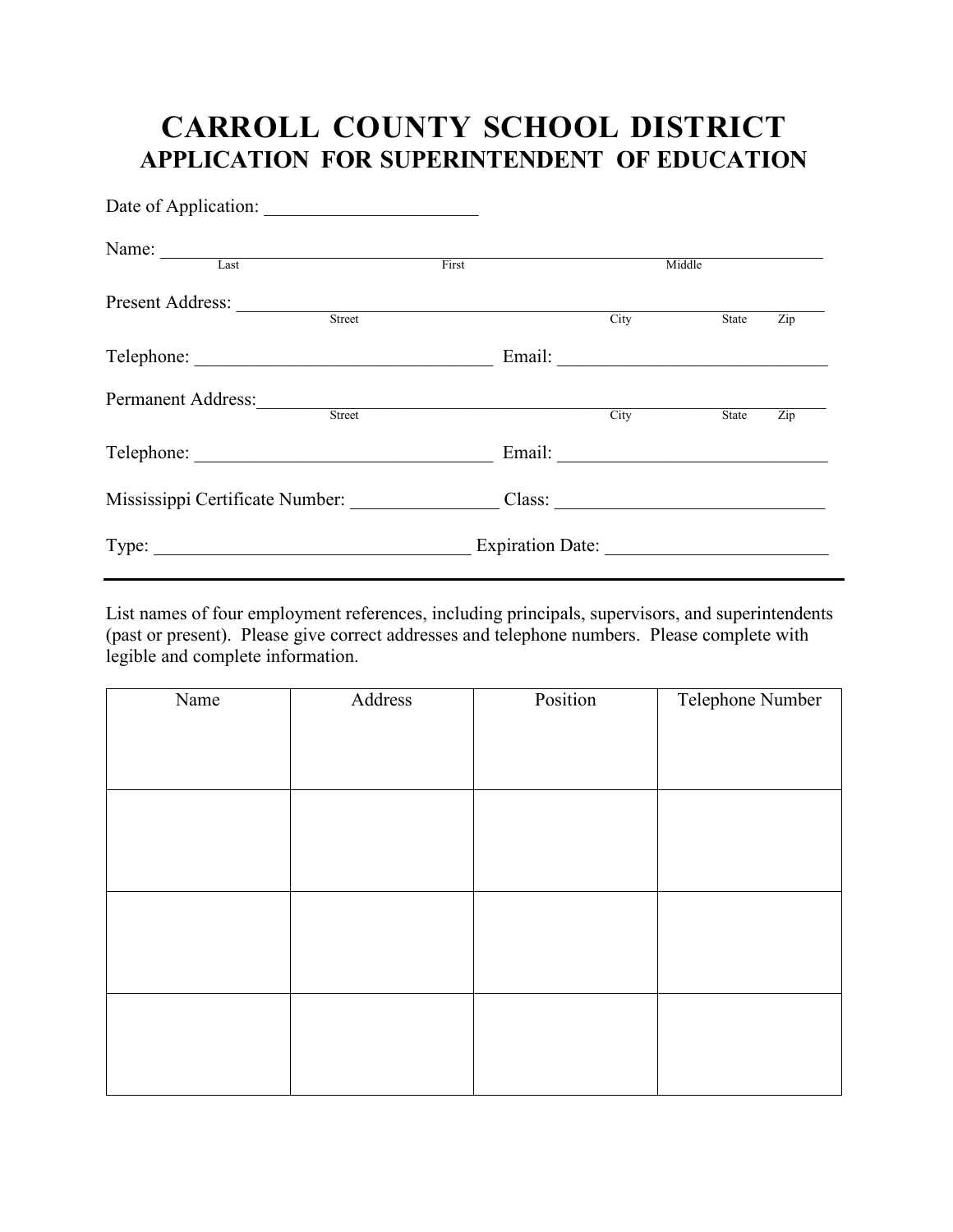List professional and honors obtained throughout your career:

| 2. $\qquad \qquad$ |
|--------------------|
| $\frac{3}{2}$      |
|                    |
| 5.                 |
| $\overline{6.}$    |
|                    |
|                    |
| 8.                 |

What professional organizations are you affiliated with?

|    | 2. $\qquad \qquad$       |
|----|--------------------------|
|    | $\overline{\mathbf{3.}}$ |
|    | 4.                       |
|    | 5. $\qquad \qquad$       |
|    | $\vdots$ $\qquad \qquad$ |
|    | 7.                       |
| 8. |                          |

| Are you presently under contract with any school system? Yes No                             |  |       |  |
|---------------------------------------------------------------------------------------------|--|-------|--|
| If yes, what school system?                                                                 |  | Until |  |
| Have you ever been asked to resign, discharged, or failed to be reemployed in a teaching or |  |       |  |
| administrative position?    Ves No                                                          |  |       |  |
| If yes, give details:                                                                       |  |       |  |
|                                                                                             |  |       |  |
|                                                                                             |  |       |  |
|                                                                                             |  |       |  |
|                                                                                             |  |       |  |
|                                                                                             |  |       |  |
|                                                                                             |  |       |  |